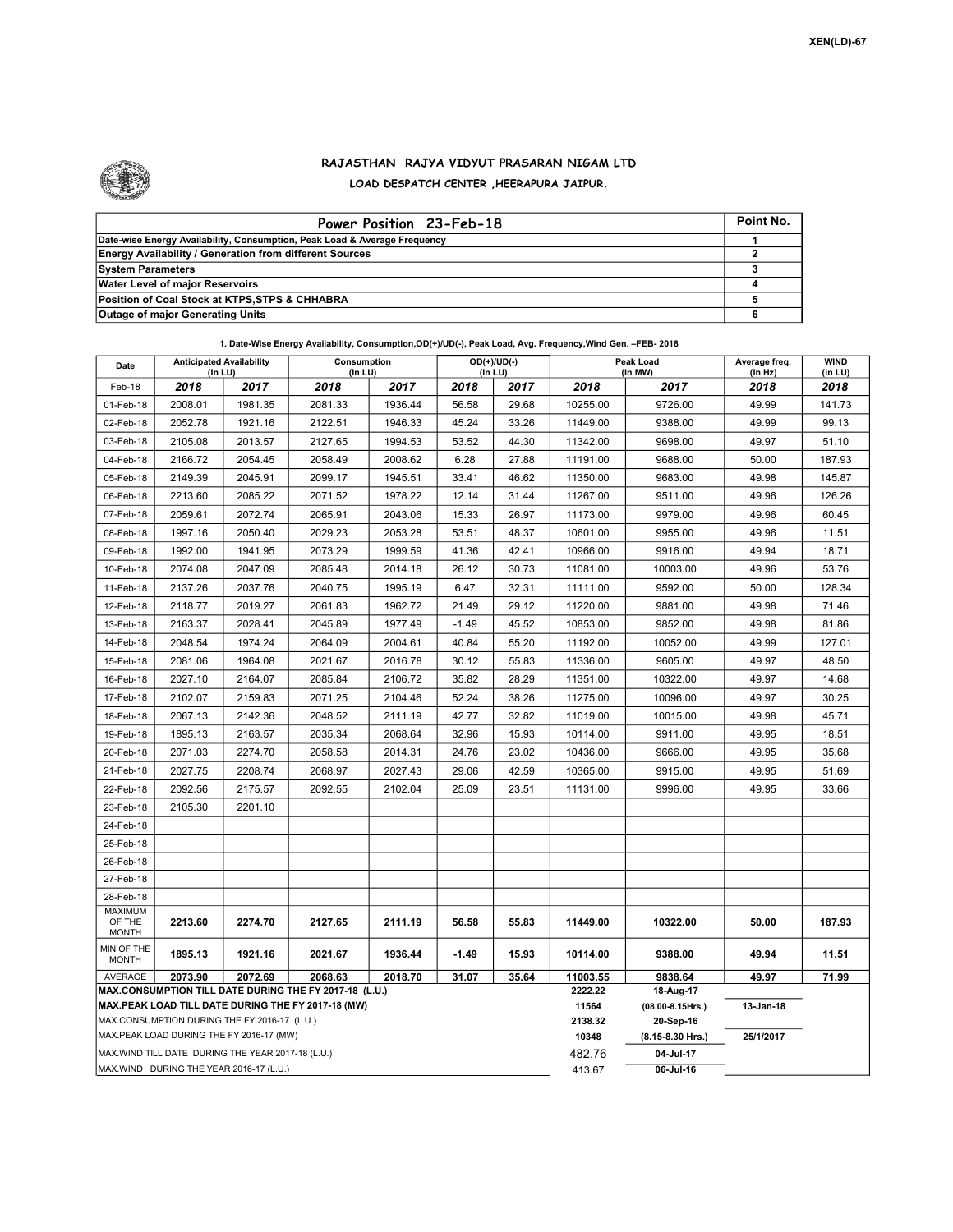| (In LU)  |                                                                                    |                                           |                                  |                              |  |  |  |  |  |  |
|----------|------------------------------------------------------------------------------------|-------------------------------------------|----------------------------------|------------------------------|--|--|--|--|--|--|
| S.No.    | Sources Available to Rajasthan / Installed<br>Capacity as on 30.09.2016<br>(In MW) | Prior<br>assessment of<br>Avail. For next | Prior<br>assessment of<br>Avail. | Actual<br>Energy<br>Received |  |  |  |  |  |  |
|          |                                                                                    | Day                                       | 22-Feb-18                        |                              |  |  |  |  |  |  |
| 1        | KTPS (1240/1240)                                                                   | 246.00                                    | 246.00                           | 219.57                       |  |  |  |  |  |  |
| 2        | STPS (1500/1500)                                                                   | 261.00                                    | 218.00                           | 188.17                       |  |  |  |  |  |  |
| 3        | DHOLPUR GAS CCPP (330/330)                                                         | 0.00                                      | 0.00                             | 0.00                         |  |  |  |  |  |  |
| 4        | RAMGARH (273.5/273.5)                                                              | 41.00                                     | 41.00                            | 42.77                        |  |  |  |  |  |  |
| 5        | RAPP-A(200/200)                                                                    | 43.00                                     | 43.00                            | 44.43                        |  |  |  |  |  |  |
| 6<br>7   | MAHI (140/140)<br>CHAMBAL (RPS+JS) (135.5/271)                                     | 0.00<br>38.62                             | 0.00<br>38.62                    | 8.95<br>29.94                |  |  |  |  |  |  |
| 8        | <b>GIRAL LIGNITE (250/250)</b>                                                     | 0.00                                      | 0.00                             | 0.00                         |  |  |  |  |  |  |
| 9        | CHHABRA TPS 1000/1000)                                                             | 218.00                                    | 218.00                           | 267.34                       |  |  |  |  |  |  |
| 10       | ADANI (TPS) + KALISINDH (TPS)<br>(1200+1200/1320+1200)                             | 273.00                                    | 273.00                           | 252.33                       |  |  |  |  |  |  |
| 11       | WIND FARM (3980.40/4119.15)                                                        | 83.00                                     | 35.00                            | 33.66                        |  |  |  |  |  |  |
| 12       | SOLAR POWER(737.70/1295.70)                                                        | 0.00                                      | 0.00                             | 0.00                         |  |  |  |  |  |  |
| 13       | CAPTIVE POWER PLANTS                                                               | 0.00                                      | 0.00                             | 0.00                         |  |  |  |  |  |  |
| 14<br>15 | REGIONAL (INTRA STATE) O.A. (VLTPS)<br>OPEN ACCESS                                 | 0.00<br>24.02                             | 0.00<br>9.96                     | 0.00<br>24.59                |  |  |  |  |  |  |
| 16       | BIOMASS - (101.95/119.25)                                                          | 5.00                                      | 5.00                             | 4.88                         |  |  |  |  |  |  |
| 17       | BARSINGHSAR LTPS(250/250)                                                          | 51.00                                     | 51.00                            | 50.12                        |  |  |  |  |  |  |
| 18       | RAJWEST (1080/1080)                                                                | 172.00                                    | 196.00                           | 191.70                       |  |  |  |  |  |  |
|          | <b>TOTAL (A): 1-18</b>                                                             | 1455.64                                   | 1374.58                          | 1358.45                      |  |  |  |  |  |  |
| 19       | <b>BBMB COMPLEX</b>                                                                |                                           |                                  |                              |  |  |  |  |  |  |
|          | a) BHAKRA(230.79/1516.3)                                                           | 28.03                                     | 27.47<br>5.33                    | 28.34<br>5.33                |  |  |  |  |  |  |
|          | b) DEHAR (198/990)<br>c) PONG (231.66/396)                                         | 5.33<br>28.39                             | 30.02                            | 28.11                        |  |  |  |  |  |  |
|          | TOTAL: a TO c                                                                      | 61.74                                     | 62.82                            | 61.79                        |  |  |  |  |  |  |
| 20       | <b>CENTRAL STATIONS</b>                                                            |                                           |                                  |                              |  |  |  |  |  |  |
|          | d) SINGRAULI (300/2000)                                                            | 86.41                                     | 90.84                            | 90.59                        |  |  |  |  |  |  |
|          | e) RIHAND<br>(310.24/3000)                                                         | 125.94                                    | 126.07                           | 127.02                       |  |  |  |  |  |  |
|          | f) UNCHAHAR-I(20/420)                                                              | 5.84                                      | 5.70                             | 5.40                         |  |  |  |  |  |  |
|          | q) UNCHAHAR-II& III(61/630)<br>h) INDIRA GANDHI STPS(JHAJHAR) 0.00/1500)           | 21.73<br>0.00                             | 20.29<br>0.00                    | 19.25<br>0.00                |  |  |  |  |  |  |
|          | i) NCTPS DADRI St-II (43.22/980) + DADRI-TH                                        | 7.41                                      | 8.56                             | 5.26                         |  |  |  |  |  |  |
|          | j) DADRI GAS (77/830)                                                              | 4.70                                      | 3.88                             | 3.12                         |  |  |  |  |  |  |
|          | k) ANTA<br>(83.07/419)                                                             | 0.00                                      | 0.00                             | 0.00                         |  |  |  |  |  |  |
|          | I) AURAIYA<br>(61.03/663)                                                          | 0.00                                      | 0.00                             | 0.00                         |  |  |  |  |  |  |
|          | m) NAPP<br>(44/440)                                                                | 9.74                                      | 9.74                             | 9.74                         |  |  |  |  |  |  |
|          | $n)$ RAPP-B<br>(125/440)<br>o) RAPP-C<br>(88/440)                                  | 33.93<br>9.81                             | 33.75<br>9.81                    | 33.75<br>9.81                |  |  |  |  |  |  |
|          | p) SALAL<br>(20.36/690)                                                            | 0.53                                      | 0.53                             | 0.62                         |  |  |  |  |  |  |
|          | (70.37/720)<br>q) URI                                                              | 3.34                                      | 3.40                             | 3.40                         |  |  |  |  |  |  |
|          | r) TANAKPUR<br>(10.86/94)                                                          | 0.25                                      | 0.24                             | 0.25                         |  |  |  |  |  |  |
|          | s) CHAMERA - (105.84/540)                                                          | 3.14                                      | 3.14                             | 3.14                         |  |  |  |  |  |  |
|          | t) CHAMERA-II (29.01/300)                                                          | 1.02                                      | 1.02                             | 1.14                         |  |  |  |  |  |  |
|          | u) CHAMERA-III (25.21/231)                                                         | 0.75                                      | 0.75                             | 0.75                         |  |  |  |  |  |  |
|          | v) DHAULIGANGA (27/280)<br>w) DULHASTI (42.42/390)                                 | 0.81<br>2.18                              | 0.81<br>2.39                     | 0.81<br>2.39                 |  |  |  |  |  |  |
|          | x) SEWA (13/120)                                                                   | 1.73                                      | 2.17                             | 1.68                         |  |  |  |  |  |  |
|          | y) NJPC (112.00/1500) + RAMPUR(31.808/412.02)                                      | 5.78                                      | 5.78                             | 5.78                         |  |  |  |  |  |  |
|          | z) TEHRI (75/1000)                                                                 | 5.35                                      | 4.80                             | 4.80                         |  |  |  |  |  |  |
|          | aa) KOTESHWR (33.44/400) + PARBATI3 (56.73/520)                                    | 1.91                                      | 1.91                             | 4.29                         |  |  |  |  |  |  |
|          | ab) TALA                                                                           | 0.10                                      | 0.13                             | 0.13                         |  |  |  |  |  |  |
|          | ac) MUNDRA UMPP (380/4000)                                                         | 91.20<br>89.34                            | 91.20                            | 91.20                        |  |  |  |  |  |  |
|          | ad) SASAN (372/3960)<br>ae) FRKKA+KHLGN+TLCHR (70.18/3940)                         | 29.21                                     | 89.34<br>27.29                   | 86.57<br>26.74               |  |  |  |  |  |  |
|          | af) URS POWER(DADRI TH-I)                                                          | 0.00                                      | 0.00                             | 0.00                         |  |  |  |  |  |  |
|          | TOTAL SCHEDULE(a TO af)                                                            | 603.88                                    | 606.34                           | 599.43                       |  |  |  |  |  |  |
|          | <b>LOSSES</b>                                                                      | $-31.02$                                  | $-31.62$                         | $-33.55$                     |  |  |  |  |  |  |
|          | <b>NET SCHEDULED</b>                                                               | 572.87                                    | 574.73                           | 565.87                       |  |  |  |  |  |  |
| 21       | BILATERAL (REG.) EXCL. BANKING                                                     | 4.71                                      | 4.71                             | 4.71<br>15.72                |  |  |  |  |  |  |
| 22<br>23 | <b>BANKING</b><br>BILATERAL(INTER-REG.). EXCLUDING (ISOA &<br><b>BANKING)</b>      | 15.72<br>114.10                           | 15.72<br>92.80                   | 114.10                       |  |  |  |  |  |  |
| 24       | INTER STATE OPEN ACCESS (BILATERAL+IEX)                                            | $-24.02$                                  | $-9.96$                          | $-24.59$                     |  |  |  |  |  |  |
| 25       | <b>INDIAN ENERGY EXCHANGE</b>                                                      | $-33.71$                                  | 18.69                            | 33.20                        |  |  |  |  |  |  |
|          | <b>TOTAL(B): (19 TO 25)</b>                                                        | 649.66                                    | 717.98                           | 709.01                       |  |  |  |  |  |  |
|          | TOTAL GENERATION (A +B): 1 TO 25                                                   |                                           |                                  | 2067.46                      |  |  |  |  |  |  |
|          | OVER DRAWAL (+)/UNDER DRAWAL (-)                                                   |                                           |                                  | 25.09                        |  |  |  |  |  |  |
|          | <b>GRAND TOTAL</b>                                                                 | 2105.30                                   | 2092.56                          | 2092.55                      |  |  |  |  |  |  |
|          | <b>LAST YEAR</b>                                                                   | 2201.10                                   | 2175.57                          | 2102.05                      |  |  |  |  |  |  |

## 2.Anticipated Availability/Generation From Different Sources